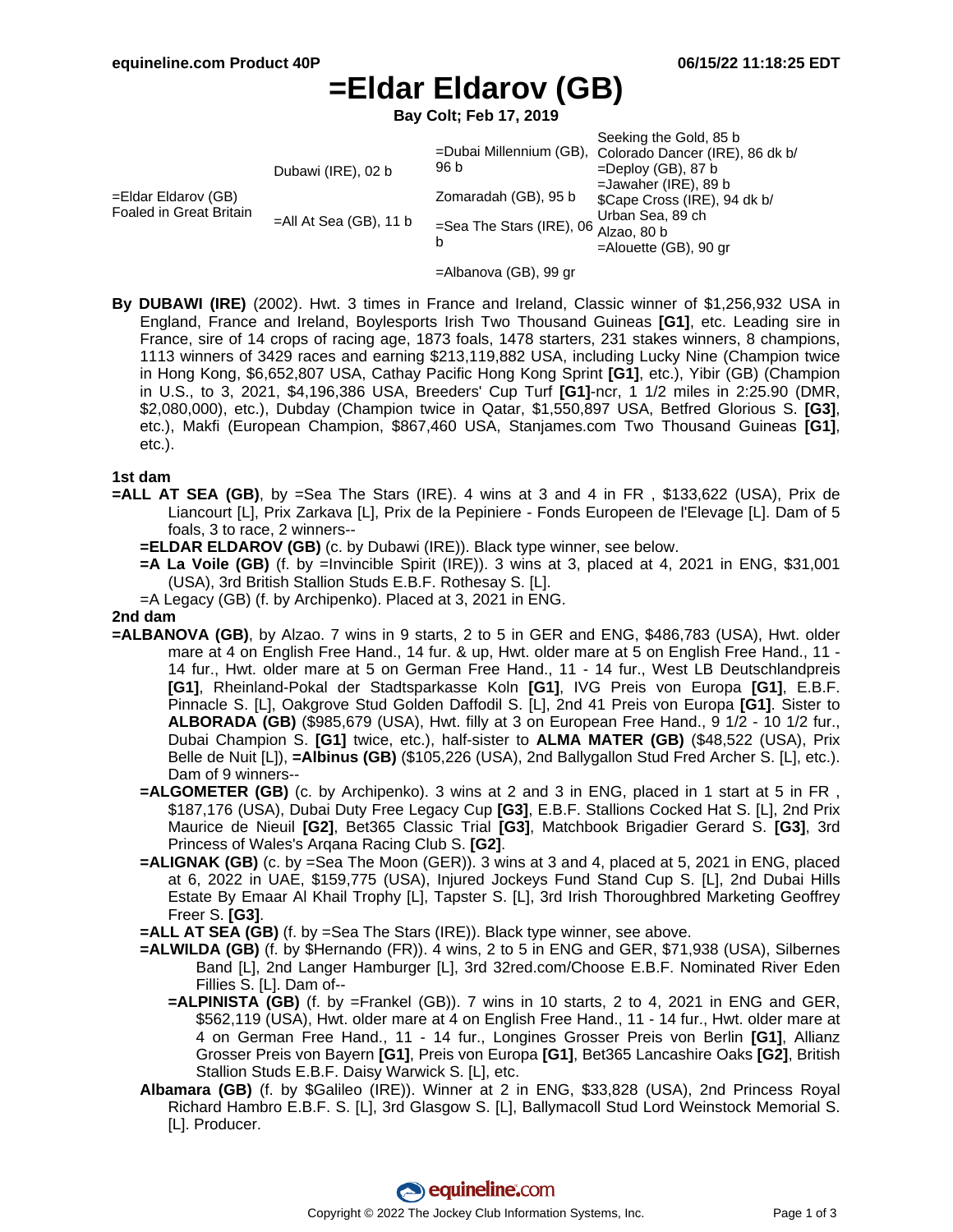## **=Eldar Eldarov (GB)**

**Bay Colt; Feb 17, 2019**

=My Sanctuary (GB) (f. by Oasis Dream (GB)). 2 wins at 3 in AUS, \$60,969 (USA).

=Alphabetical (GB) (g. by Archipenko). 4 wins in 8 starts at 3 in ENG, \$17,269 (USA).

=Alligate (GB) (g. by Archipenko). Winner at 3 and 4, 2022 in NOR, \$15,517 (USA).

=Albertus Pictor (GB) (g. by Selkirk). Winner at 3 in ENG, \$6,508 (USA).

### **3rd dam**

- **=ALOUETTE (GB)**, by =Darshaan (GB). 3 wins at 2 and 3 in IRE, placed in 2 starts at 3 in ENG, \$82,515 (USA), Ardilaun House Hotel Oyster S. [L], 2nd Meadow Meats Killavullan E.B.F. S. **[G3]**, Galtres S. [L], 3rd Moyglare Stud S. **[G1]**. Sister to **ARRIKALA (IRE)** (\$104,624 (USA), Anheuser-Busch Curragh Cup [L], etc.), half-sister to **=ALLELUIA (GB)** (\$69,071 (USA), Hwt. filly at 3 on English Free Hand., 14 fur. & up, GNER Doncaster Cup **[G3]**), **LAST SECOND (IRE)** (\$236,155 (USA), Vodafone Nassau S. **[G2]**, etc.). Dam of 9 winners--
	- **ALBORADA (GB)** (f. by Alzao). 6 wins in 10 starts, 2 to 4 in ENG and IRE, \$985,679 (USA), Hwt. filly at 3 on European Free Hand., 9 1/2 - 10 1/2 fur., Dubai Champion S. **[G1]** twice, Independent Newspapers Pretty Polly S. **[G2]**, Vodafone Nassau S. **[G2]**, C. L. Weld Park S. **[G3]**, 2nd Esat Digifone Irish Champion S. **[G1]**. Dam of--
		- **=ALGONQUIN (GB)** (g. by Archipenko). 6 wins, 2 to 6 in AUS and IRE, \$295,635 (USA), Festival S. **[G3]**, Vincent O'Brien Ruby S. [L], 3rd Fugen Construction Villiers S. **[G2]**.
		- **=ALVARITA (GB)** (f. by Selkirk). 2 wins in 4 starts at 3 in ENG and FR , \$40,378 (USA), Prix Petite Etoile [L]. Dam of--
			- **=ALTESSE (GB)** (f. by \$Hernando (FR)). Winner at 3 and 5 in IRE, \$120,590 (USA), Irish Stallion Farms E.B.F. Noblesse S. [L], 2nd Irish Stallion Farms E.B.F. Give Thanks S. **[G3]**, Irish Stallion Farms E.B.F. Noblesse S. [L], Ardilaun Hotel Oyster S. [L], 188bet Martin Molony S. [L], etc.
			- **=ALLA SPERANZA (GB)** (f. by =Sir Percy (GB)). Winner at 2 and 3 in IRE, \$89,961 (USA), KPMG Enterprise Kilternan S. **[G3]**, 2nd Vincent O'Brien Ruby S. [L], Eyrefield S. [L]. Dam of--
				- **=SHINE SO BRIGHT (GB)** (c. by Oasis Dream (GB)). 5 wins, 2 to 6, 2022 in ENG, \$398,959 (USA), Sky Bet City Of York S. **[G2]**, Bet365 European Free H. [L], 3rd Al Basti Equiworld Gimcrack S. **[G2]**, Qatar Richmond S. **[G2]**, Dubai Duty Free Mill Reef S. **[G2]**, etc.
				- **=Amboseli (GB)** (f. by =Kingman (GB)). Winner at 3, 2021 in FR , \$40,054 (USA), 3rd Prix Petite Etoile - F.E.E. [L].
			- =Almiranta (GB) (f. by \$Galileo (IRE)). Placed in 1 start at 3 in ENG. Dam of--
				- **=ALBAFLORA (GB)** (f. by =Muhaarar (GB)). Winner at 3 and 4, 2021 in ENG, \$409,111 (USA), Tote+ Pays More At Tote.co.uk Buckhounds S. [L], 2nd QIPCO British Champions Fillies & Mares S. **[G1]**, Darley Yorkshire Oaks **[G1]**, Tattersalls Musidora S. **[G3]**, Teentech Noel Murless S. [L], etc.
				- **=ALYSSA (GB)** (f. by =Sir Percy (GB)). 5 wins at 3 and 4 in ENG, \$119,710 (USA), DFS Park Hill S. **[G2]**, Londonmetric Noel Murless S. [L], 3rd Coral Marathon Esher S. [L].
				- **=ALEA IACTA (GB)** (f. by =Invincible Spirit (IRE)). 2 wins at 2 in FR , \$75,728 (USA), Prix Thomas Bryon **[G3]**.
				- **=ALOE VERA (GB)** (f. by =Invincible Spirit (IRE)). 2 wins in 3 starts at 3 in ENG, \$45,421 (USA), Height Of Fashion S. [L], 2nd Eqtidaar Godolphin S. [L].

**=Albion (GB)** (c. by With Approval). 3 wins, 3 to 5 in FR , \$141,917 (USA), 2nd Prix Greffulhe **[G2]**, 3rd Prix du Prince d'Orange **[G3]**.

**=Albaraka (GB)** (f. by Selkirk). Winner at 3 in ENG, 3rd Totepool Glasgow S. [L]. Dam of--

- **=Alerta Roja (GB)** (f. by Golden Horn (GB)). 3 wins at 3, 2021 in ENG, placed in 2 starts at 3, 2021 in GER, \$54,213 (USA), 2nd Doncaster Cup **[G2]**, Hoppegartener Steher Preis  $[L]$ .
- =Almamia (GB) (f. by \$Hernando (FR)). Placed at 2 in ENG, \$3,002 (USA). Dam of--
	- **=Alamode (GB)** (f. by =Sir Percy (GB)). Winner at 2 in ENG, \$47,825 (USA), 2nd Vision Oh So Sharp S. **[G3]**.
		- =Alphabetique (GB) (f. by Zamindar). Unplaced in ENG. Dam of--
			- **=Azul Bahia (IRE)** (f. by =Profitable (IRE)). Winner at 2, placed at 3, 2022 in ITY, \$23,428 (USA), 3rd Premio Seregno - Trofeo Goffs UK Breeze Up 2022 [L].
- =Altruiste (GB) (f. by \$Montjeu (IRE)). Unraced. Dam of--
	- **=WYCLIF (GB)** (g. by Archipenko). 4 wins, 2 to 4, 2021 in AUS and ENG, \$142,197 (USA),